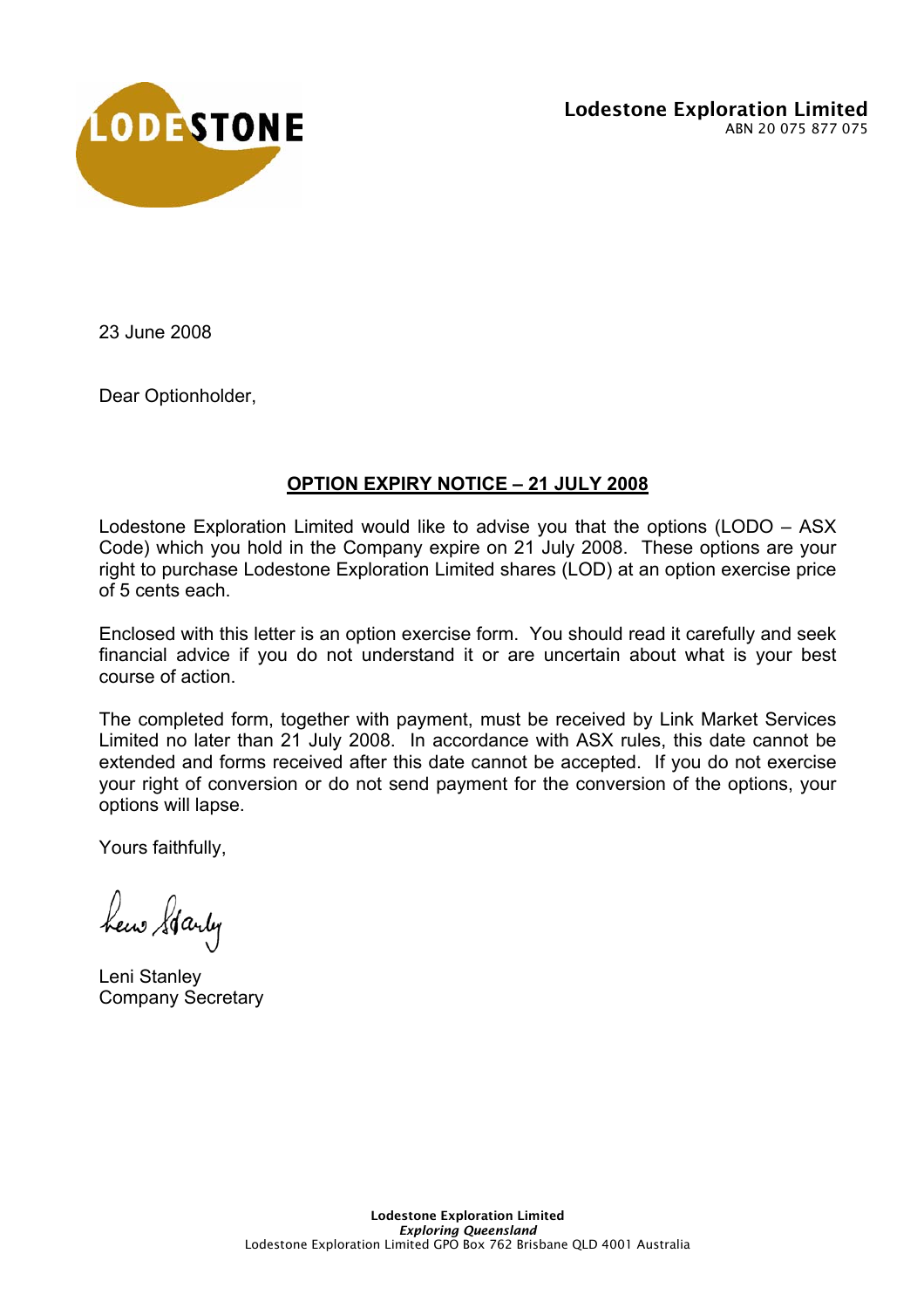

# **Notice to Optionholders 21 July 2008 5 Cent Options (LODO)**

Dear Optionholder

Notice is hereby given that the Lodestone Exploration Limited ("the Company") options that you hold will expire on Monday 21 July 2008. The registry must therefore receive option exercise monies on or before the close of business on Monday 21 July 2008. In accordance with the ASX Listing Rules the Company advises the following:

- 1. The option exercise price is \$0.05 (five cents) for each 21 July 2008 option.
- 2. The due date for payment for the option exercise is 21 July 2008.
- 3. If existing optionholders do not elect to exercise their options by 21 July 2008 and do not make the payment of 5 cents per option then their options will lapse.
- 4. Quotation of the 21 July 2008 options will cease on 14 July 2008 that is 5 business days before 21 July 2008.
- 5. The last market sale price of the ordinary shares on 20 June 2008 was \$0.056.
- 6. The highest and lowest market sale price of the Company's shares into which the 21 July 2008 options are exercisable during the 3 months immediately before this notice was;

Highest - \$0.056 on 20 June 2008. Lowest - \$0.023 on 5 May 2008, 12 May 2008 and 13 May 2008.

7. There is no underwriting agreement in relation to the 21 July 2008 options.

To exercise your options please complete the form with this letter and return to the share registry at the address on the form before 5pm (Brisbane time) on 21 July 2008.

All fully paid ordinary shares issued upon exercise of the options will rank pari passu in all respects with the Company's existing ordinary fully paid shares. The Company will apply for Official Quotation by Australian Stock Exchange Limited of all shares issued upon exercise of the options.

Should you have any queries with respect to this notice please contact the Company's Share Registry on 02 8280 7454 or the Company Secretary, Ms Leni Stanley on (07) 3221 6022.

Leni Stanley Company Secretary 23 June 2008